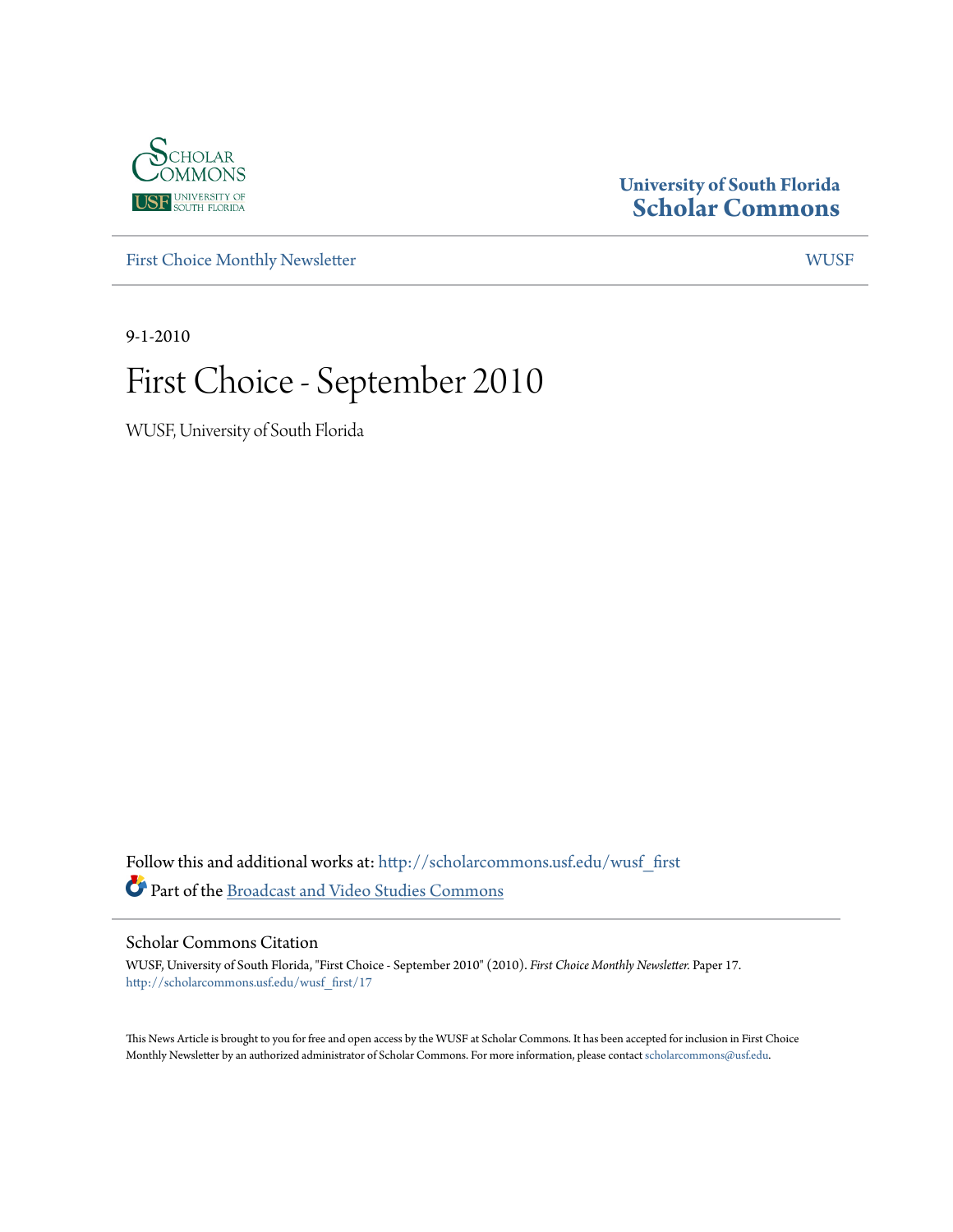# firstchoice =

FOR INFORMATION, EDUCATION AND ENTERTAINMENT • SEPTEMBER 2010

## We've Grown!

On September 15, WUSF 89.7 will change to news and information with all night jazz programming. At the same time, we will begin broadcasting an all classical format on WSMR 89.1. Our HD station, WUSF 89.72, will also simulcast all classical programming. WSMR 89.1's broadcast area will cover all of Sarasota, Manatee, Charlotte, DeSoto and Hardee counties, and portions of Pinellas, Hillsborough, Polk and Lee counties. For all schedules, see inside!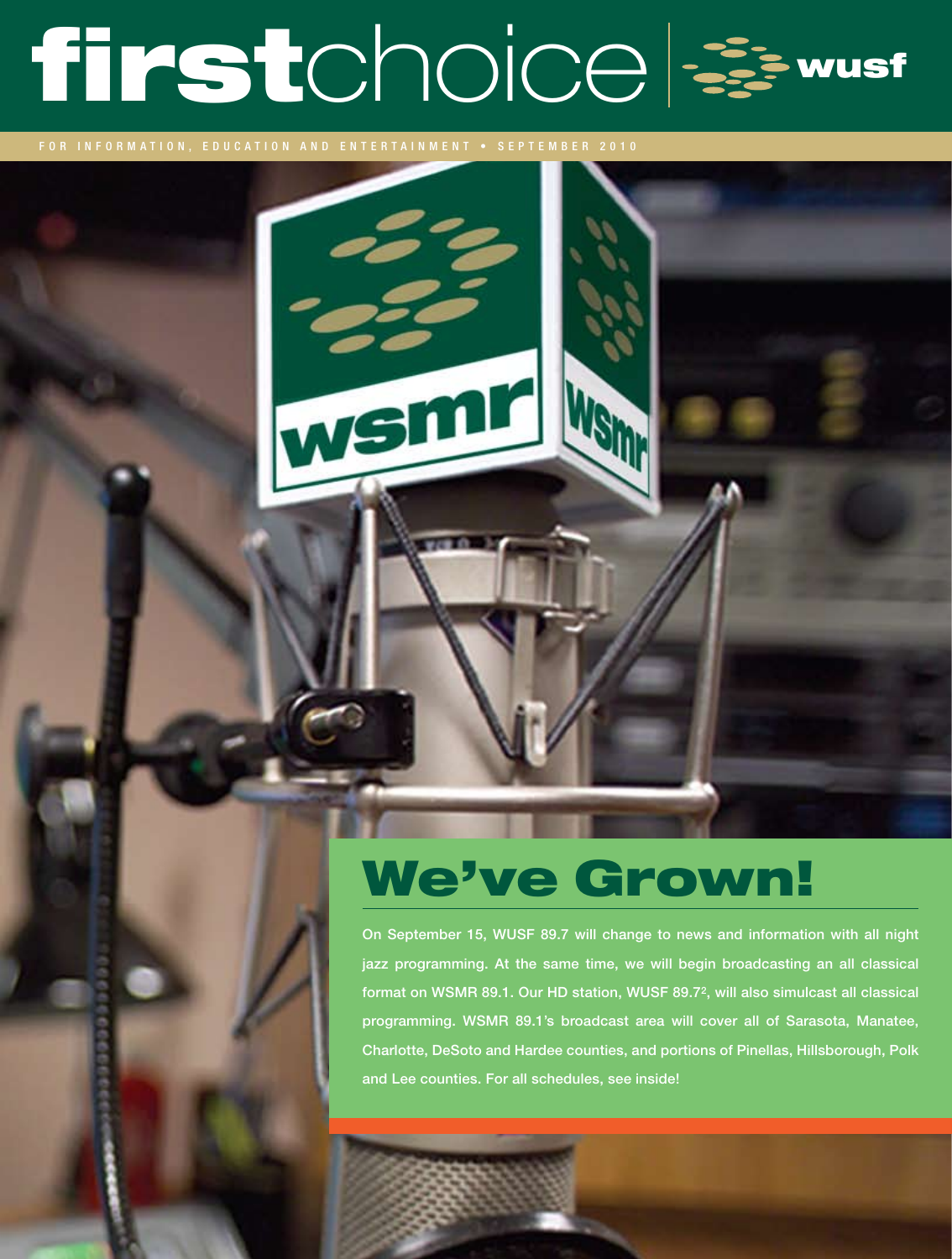## from the wusf gm



## Jhanges

Finder early August, WUSF has been<br>sharing the exciting news of our<br>new radio station purchase and<br>scheduled format change. On sharing the exciting news of our new radio station purchase and scheduled format change. On September 15, WUSF 89.7 will broadcast all news and information programs with all night jazz and we'll sign on WSMR 89.1 with an all classical format.

It's thanks to your generous financial support that WUSF Public Media is able to purchase another radio station to increase our public service for the region.

As we have researched the listening needs and preferences of our audience over the years, the results have unequivocally indicated the desire for increased media choices in the area of news

and information and in the music we offer. Our classical music lovers have asked us to provide more adventurous selections and to broadcast more of the classical repertoire. You'll be able to hear such quality national programs as NPR's *Talk of the Nation* and *The Diane Rehm Show.* We've consistently heard from our listeners that they want these programs and we're finally able to deliver.

In focus group research we did in June, many of our listeners were enthusiastic about the idea of a second station, but were concerned about the cost and worried that we might risk too much and lose both radio stations. "After all," they said, "don't forget the economy." I want to assure you that we believe this is going to be a successful new opportunity that will increase our value to the community overall.

You can play a role in our success. We invite you to become a founding member of WSMR 89.1. (See the sidebar on this page.)

You don't have long to wait for this momentous change. On Wednesday, September 15, WSMR 89.1 will become central Florida's only all classical station and WUSF 89.7 will become a full-time news and information station with all night jazz.

We hope you appreciate the power of your investment. Your support has helped us double the power of public radio for everyone in our region.

*JoAnn Urofsky* General Manager

### Become a Founding Member of WSMR 89.1!

This is your opportunity to celebrate and support central Florida's only all classical station. As a Founding Member, you can provide a strong start for this new home for classical music. Your financial support will help us broaden the repertoire and bring you programs like *Performance Today,*  which showcases live concerts by famous artists in concert halls around the globe and brings you interviews, news, and features about classical music, as well. In addition, it will allow us to bring the community more local live performances in our new broadcast and production facilities located on the USF Sarasota-Manatee campus in Sarasota. Stay tuned for the exciting details of becoming a Founding Member of WSMR 89.1. You'll be glad you did!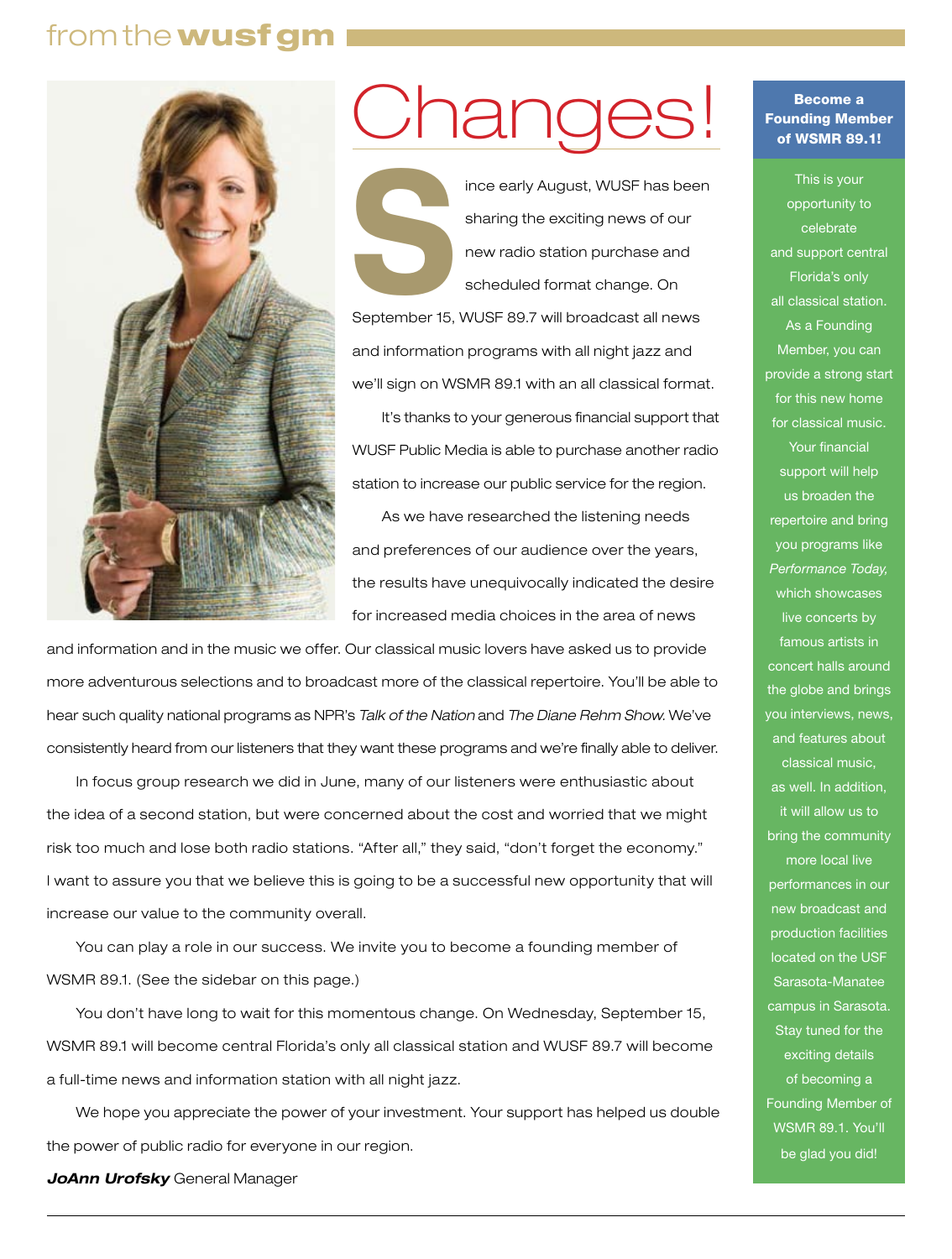## wusf spotlight

### THE CAT IN THE HAT IS BACK!

Coming to television for the first time ever in an animated series, *The Cat in the Hat Knows a Lot About That!* whisks pre-schoolers off on a voyage of scientific discovery. Best friends and neighbors, Sally and Nick, are transported on fantastical journeys to all corners of our natural world, including the bottom of the ocean, a rainforest and a beehive. With the Cat as their guide, and his two energetic helpers, Thing One and Thing Two, and the enigmatic Fish along for the ride, every outing becomes an unpredictable adventure, especially when Sally and Nick travel in the Cat's Thinga-ma-jigger, a quintessentially Seussian contraption that instantly transforms from plane to boat to submarine with just a flick of the jigger-ma-whizzer or a honk of the shrinka-ma-doodle. Airs Monday through Friday at 7 p.m., beginning September 6, on WUSF, Channel 16.1.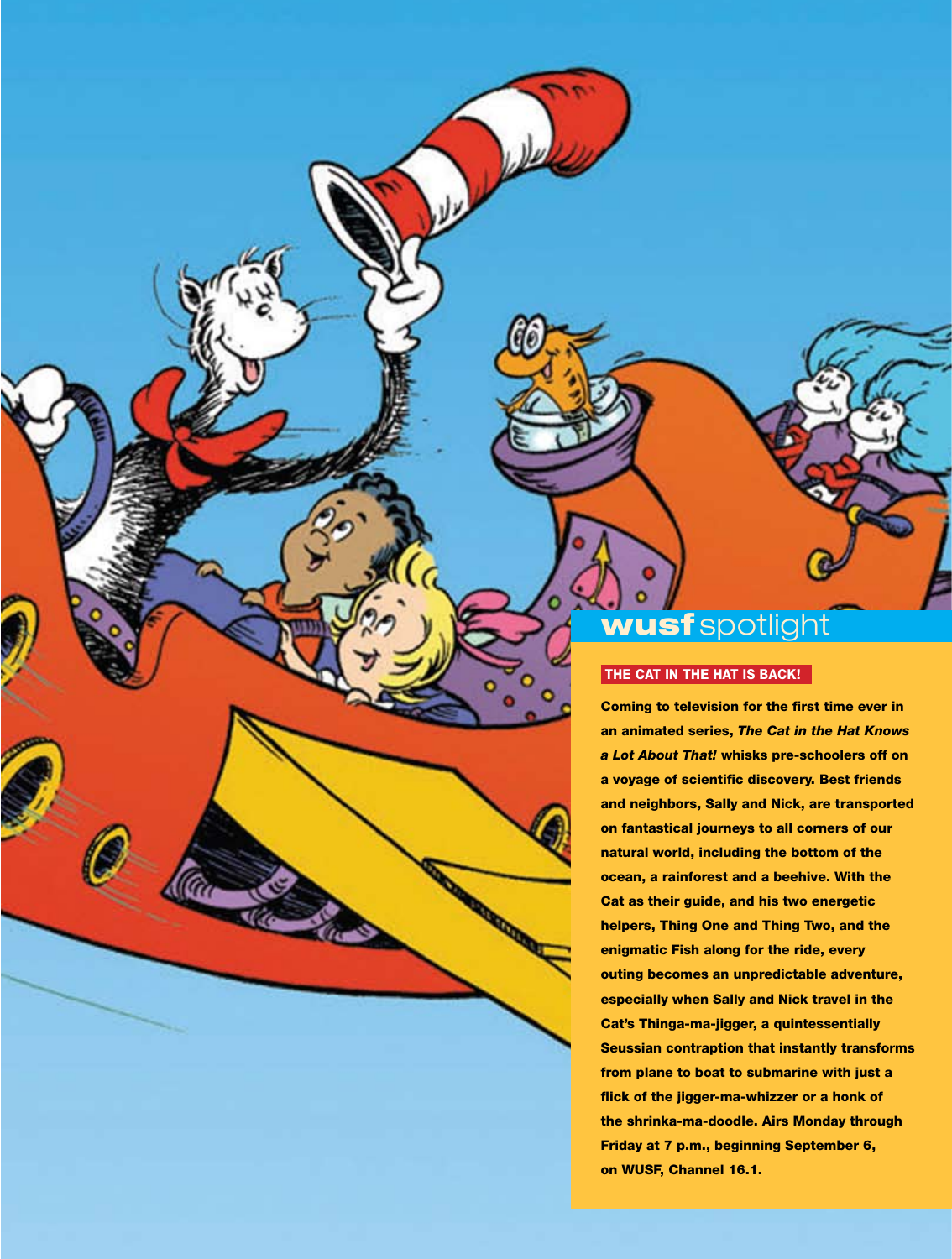## wusf my first choice



**Diana Rao lives in Carrollwood with her husband and four cats. This newly retired registered nurse has been a passionate fan and member of WUSF for the past 10 years. Initially, Diana fell in love with WUSF 89.7's nighttime jazz programming. Then she discovered the station's wealth of news content, ranging from NPR's offerings to locally produced programming. Before too long, she came to depend on that content as an engaged citizen who wanted to make informed decisions. In Diana's view, democracy is not a spectator sport. "I rely on fair and unbiased reporting to help me form educated opinions."** 

**Diana also believes in giving back. She and her husband have been loyal members for years. But the Rao's deep appreciation for the station recently led them to take it to the next level—as Cornerstone Society members.**

**"WUSF gives so much," she says. "My husband and I felt it was time for us to do more of our share." When Diana is not plugged into WUSF, she spends her spare time at Big Cat Rescue, a sanctuary for abandoned and abused exotic cats in Tampa. She and her husband are also big fans of global travel. "We try to stay in touch with the world," she says. "I think that's something that most WUSF listeners and viewers have in common."** 



Just a few of the new programs on WUSF 89.7 full-time news and information with all night jazz!

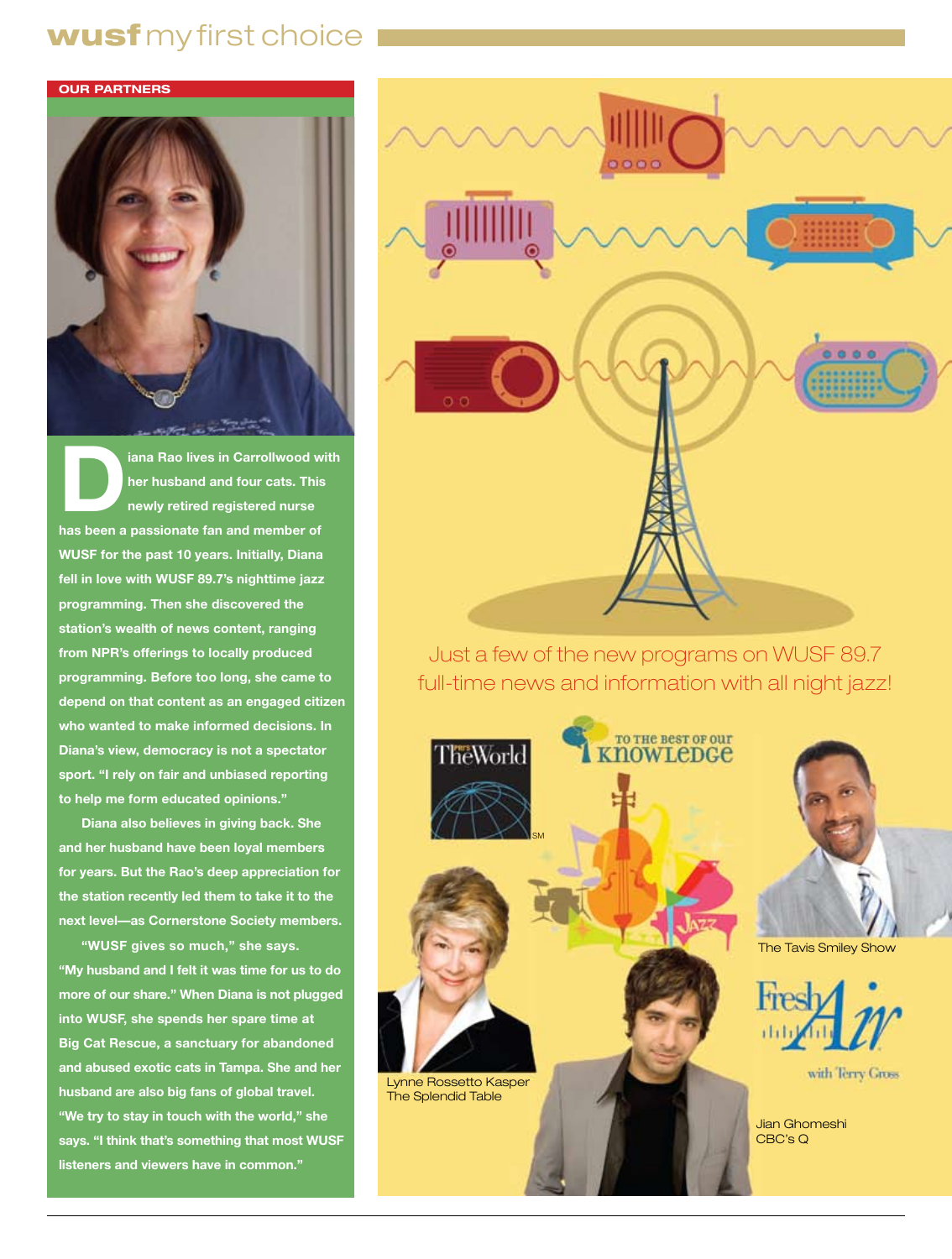## wusf 89.7 news, information & jazz schedule

| <b>Time</b>           | <b>Monday-Friday</b>                 | <b>Saturday</b>          | <b>Sunday</b>            |
|-----------------------|--------------------------------------|--------------------------|--------------------------|
| 5:00 a.m.-6:00 a.m.   | Morning Edition                      | All Night Jazz           | All Night Jazz           |
| 6:00 a.m.-7:00 a.m.   |                                      | Parent's Journal         | Krista Tippett on Being  |
| 7:00 a.m.-7:30 a.m.   |                                      | People's Pharmacy        | Latino USA               |
| 7:30 a.m.-8:00 a.m.   |                                      |                          | <b>Florida Matters</b>   |
| 8:00 a.m. - 9:00 a.m. |                                      | Weekend Fdition          | Weekend Edition          |
| 9:00 a.m.-10:00 a.m.  | <b>BBC Newshour</b>                  |                          |                          |
| 10:00 a.m.-11:00 a.m. | The Diane Rehm Show                  | Car Talk                 | Wait Wait Don't Tell Me  |
| 11:00 a.m.-12:00 p.m. |                                      | Wait Wait Don't Tell Me  | Whad'ya Know Radio Hour  |
| 12:00 p.m.-1:00 p.m.  | Fresh Air                            | This American Life       | A Prairie Home Companion |
| 1:00 p.m.-2:00 p.m.   | The Story                            | Snap Judgement           |                          |
| 2:00 p.m.-3:00 p.m.   | <b>Talk of the Nation</b>            | Sound Opinions           | The Splendid Table       |
| 3:00 p.m.-4:00 p.m.   | The World                            | Conversations World Cafe | Studio 360               |
| 4:00 p.m.-5:00 p.m.   | All Things Considered                | Fresh Air Weekend        | On the Media             |
| 5:00 p.m. - 6:00 p.m. |                                      | All Things Considered    | All Things Considered    |
| 6:00 p.m.-6:30 p.m.   | Marketplace                          |                          |                          |
| 6:30 p.m.-7:00 p.m.   | <b>BBC News</b>                      |                          |                          |
|                       | Florida Matters (Tuesday only)       |                          |                          |
| 7:00 p.m.-8:00 p.m.   | Fresh Air                            |                          |                          |
| 8:00 p.m.-9:00 p.m.   | CBC'sQ                               | Riverwalk Jazz           | The Tavis Smiley Show    |
| 9:00 p.m.-10:00 p.m.  | All Night Jazz                       | McPartland               |                          |
| 10:00 p.m.-5:00 a.m.  |                                      | All Night Jazz           | All Night Jazz           |
| 9:00 p.m.-10:00 p.m.  | Jazz At Lincoln Center (Friday only) |                          |                          |
| 10:00 p.m.-11:00 p.m. | Jazz Set (Friday only)               |                          |                          |
|                       |                                      |                          |                          |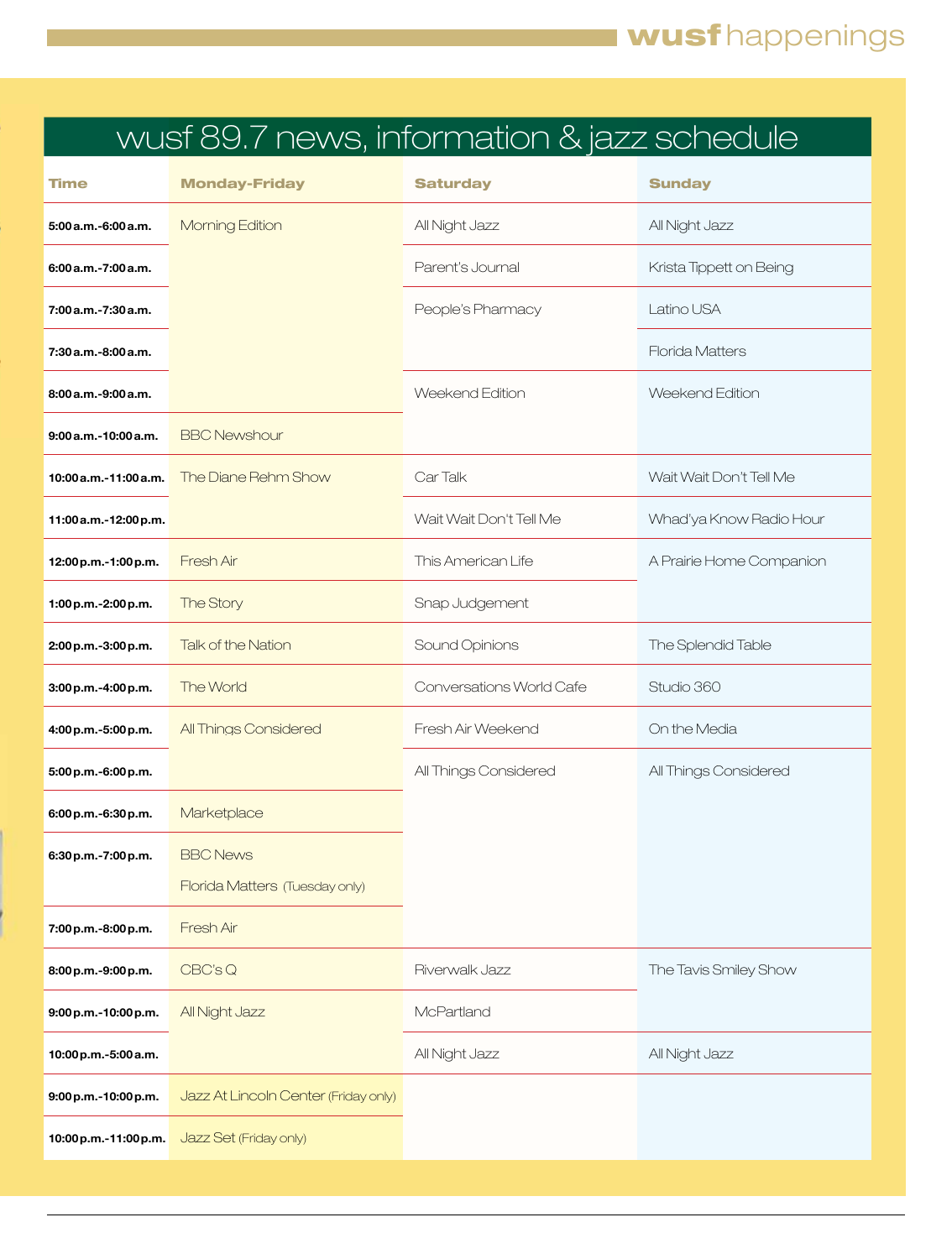## radio television



wsmr 89.1 & wusf 89.7<sup>2</sup> radio schedule

### Monday through Friday

| <b>Classical Music with Russell Gant</b>  | 6-11 a.m.      |
|-------------------------------------------|----------------|
| Classical Music with Bethany Cagle        | 11 a.m.-3 p.m. |
| Midday Mozart                             | 12-1 p.m.      |
| <b>Classical Music with Coleen Cook</b>   | 3-5 p.m.       |
| <b>Your First Choice</b>                  | 4-5 p.m.       |
| Performance Today                         | 5-7 p.m.       |
| <b>Classical Music</b>                    | 7 p.m.-6 a.m.  |
| <b>Saturday</b>                           |                |
| <b>Classical Music</b>                    | 6-8 a.m.       |
| <b>Classical Music with Bethany Cagle</b> | 8-12 p.m.      |
| <b>Classical Music with Coleen Cook</b>   | 12-5 p.m.      |
| <b>Classical Music</b>                    | 5 p.m.-6 a.m.  |
| <b>Sunday</b>                             |                |
| <b>Classical Music</b>                    | 6-8 a.m.       |
| <b>Classical Music with Russell Gant</b>  | 8-10 a.m.      |
| Sunday Baroque                            | 10 a.m.-2 p.m. |
| <b>Classical Music</b>                    | 2-5 p.m.       |
| From the Top                              | 5-6 p.m.       |
| Symphony Cast                             | 6-8 p.m.       |
| <b>Classical Music</b>                    | 8 p.m.-6 a.m.  |

### **SEPTEMBER TV HIGHLIGHTS**



**8: Ivy League Football and America** explores the unique role that the eight Ivy League schools played in developing American football. This fascinating documentary examines how the sport came to be dominated by these schools—and why they ultimately walked away from the over-commercialized game they had helped to create. Airs Sunday, September 5, at 9 p.m.



**America's Orchestra: Celebrating 125 Years of the Boston Pops** tells the story of the orchestra's transformation into the national icon it is today. Features include interviews with and performances by Yo-Yo Ma, Wynton Marsalis, Roberta Flack and others, along with rare footage of artists past and present. Airs Saturday, September 11, at 8 p.m.



In **Martin Yan's Hidden China**, the celebrated chef journeys deep into the mystical Yunnan region, and, traveling by car, bus, bicycle and even by yak, retraces part of the ancient Silk Road journey. Along the way, he gathers stories, savors local dishes, and shows us a side of China rarely seen. Airs Wednesdays at 8 p.m., beginning September 15.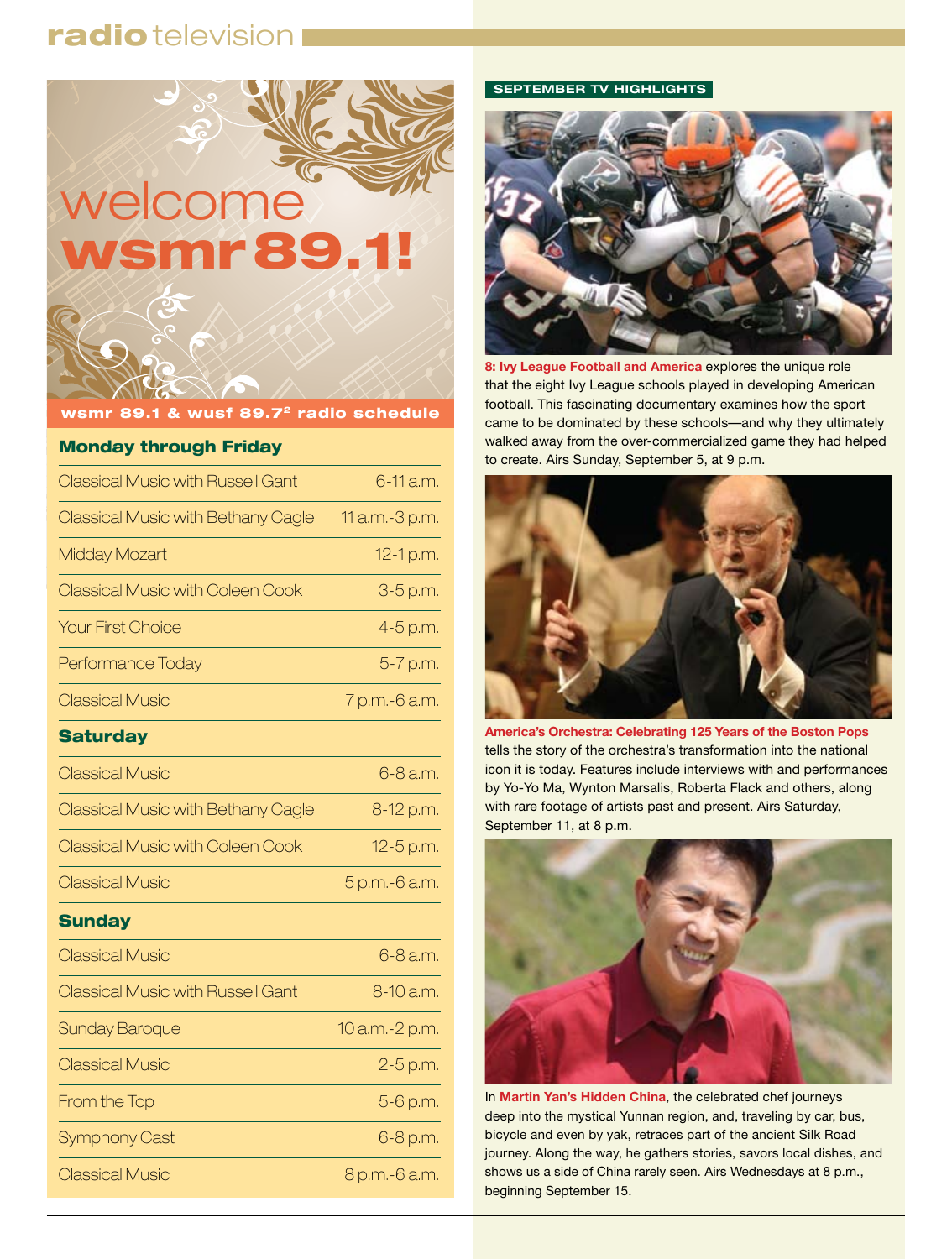## september tv primetime

### Wednesday 1st

**8:00pm** Gourmet's Adventures with Ruth "The Yangshuo School, China" **8:30pm** Burt Wolf: Travels & Traditions "Assisi, Italy"

**9:00pm** This Old House "Newton Centre Project" Part 13 of 16" **9:30pm** Hometime "Party Kitchen" **10:00pm** Lost Treasures of the Ancient World "The Pyramids: Jewels of the Nile"

### Thursday 2nd

**8:00pm** Nature "Fellowship of the Whales" **9:00pm** Wild! "White Shark – The Nature of the Beast" **10:00pm** Wild! "Sharks: End of the Myth"

### Friday 3rd

**8:00pm** History Detectives "Hot Town Poster, Face Jug, Lost City of Gold" **9:00pm** Antiques Roadshow "Las Vegas, NV" Part 3 **10:00pm** Globe Trekker "Malawi & Zambia"

### Saturday 4th

**8:00pm** Beautiful World with Jim Brickman **9:00pm** Saturday Night Movie "A Mighty Wind" (2003) **10:35pm** The Jack Benny Show

### Sunday 5th

**8:00pm** NOVA "Marathon Challenge" **9:00pm** 8: Ivy League Football and America **10:35pm** Ashes to Glory

### Monday 6th

**8:00pm** Rick Steves' Europe "France's Dordogne" **8:30pm** Smart Travels - Europe with Rudy Maxa "Madrid" **9:00pm** Art Wolfe's Travels to the Edge "Ethiopia: The Omo Valley"



**9:30pm** Travelscope "Cappadocia, Turkey" **10:00pm** To Market, To Market To Buy A Fat Pig

### Tuesday 7th

**8:00pm** Lark Rise to Candleford **9:00pm** Doc Martin "In Loco" **10:00pm** MI-5

### Wednesday 8th

**8:00pm** Gourmet's Adventures with Ruth "Julie Sahni's New York" **8:30pm** Burt Wolf: Travels & Traditions "Stamp Collecting, China" **9:00pm** This Old House "Newton Centre Project" Part 14 of 16 **9:30pm** Hometime "Arched Wood Panels" **10:00pm** Lost Treasures of the Ancient World "Pompeii: The Doomed City"

\*Programs scheduled are subject to change after printing of this publication.

### Thursday 9th

**8:00pm** Nature "Clash: Encounters of Bears and Wolves" **9:00pm** Lords Of Nature: Life in a Land Of Great Predators **10:00pm** Wild! "Return of the Prime Predators"

### Friday 10th

**8:00pm** History Detectives "Jackie Robinson All-Stars, Modoc Basket, Special Agent Five" **9:00pm** Antiques Roadshow "Milwaukee, WI" Part 1 **10:00pm** Globe Trekker "Food Hour: Scandinavia"

### Saturday 11th

**8:00pm** America's Orchestra: Celebrating 125 Years of the Boston Pops **9:00pm** Saturday Night Movie "Easter Parade" (1948)

### Sunday 12th

**8:00pm** NOVA "Master of the Killer Ants"



**9:00pm** American Experience "Riding the Rails" **10:00pm** American Experience "Civilian Conservation Corps" Monday 13th

**8:00pm** Rick Steves' Europe "Barcelona and Catalunya" **8:30pm** Smart Travels - Europe with Rudy Maxa "Carcassonne and the Pyrenees" **9:00pm** Art Wolfe's Travels to the Edge "Japan: Hokkaido and Honshu" **9:30pm** Travelscope "South Africa – On Safari!"

**10:00pm** Ride Along the Lincoln Highway Tuesday 14th

**8:00pm** Lark Rise to Candleford **9:00pm** Doc Martin "Blood is Thicker" **10:00pm** MI-5

### Wednesday 15th

**8:00pm** Martin Yan's Hidden China "Ancient Lijiang – A Journey Through Time"

**8:30pm** Burt Wolf: Travels & Traditions "Chimayo, New Mexico"

**9:00pm** This Old House "Newton Centre Project" Part 15 of 16 **9:30pm** Hometime "Attic Trusses" **10:00pm** Lost Treasures of the Ancient World "Mayans & Aztecs: Ancient Lands of the Americans"

### Thursday 16th

**8:00pm** Nature "Eagles of Mull" **9:00pm** Wild! "Cats & Eagles: Mountain Rivals" **10:00pm** Wild! "The Secret of Cats"

### Friday 17th

**8:00pm** History Detectives "WB Cartoons, Galvez Papers, Mussolini Dagger"

### Friday 17th continued

**9:00pm** Antiques Roadshow "Milwaukee, WI" Part 2 **10:00pm** Globe Trekker "El Salvador & Honduras"

### Saturday 18th

**8:00pm** Lowe Family Television Special **9:00pm** Saturday Night Movie "McLintock!" (1963)

### Sunday 19th

**8:00pm** NOVA "Who Killed the Red Baron?" **9:00pm** American Experience "A Class Apart" **10:00pm** American Experience "Roberto Clemente"

### Monday 20th

**8:00pm** Rick Steves' Europe "Little Europe: San Marino, Monaco, Vatican City, Liechtenstein and Andorra" **8:30pm** Smart Travels - Europe with Rudy Maxa "Bordeaux and the Dordogne"

**9:00pm** Art Wolfe's Travels to the Edge "Australia: Arnhemland and the

Kimberley" **9:30pm** Travelscope "Mozambique,

Africa"

**10:00pm** What Makes Pittsburgh Pittsburgh?

### Tuesday 21st

**8:00pm** Lark Rise to Candleford **9:00pm** Doc Martin "Aromatherapy" **10:00pm** MI-5

### Wednesday 22nd

**8:00pm** Martin Yan's Hidden China "Kunming – The Gateway to Eternal Spring" **8:30pm** Burt Wolf: Travels & Traditions "Vatican City" **9:00pm** This Old House "Newton Centre Project" Part 16 of 16 **9:30pm** Hometime "Standalone Garage" **10:00pm** Lost Treasures of the Ancient World "The Celts" Thursday 23rd

**8:00pm** Nature "The Dragon Chronicles" **9:00pm** Wild! "Creatures of the Black Lagoon"

**10:00pm** Wild! "Warthog" Friday 24th

### **8:00pm** History Detectives "Chicago

Clock, Universal Friends, War Dog Letter"



**9:00pm** Antiques Roadshow "Milwaukee, WI" Part 3 **10:00pm** Globe Trekker "Central America"

### Saturday 25th

**8:00pm** In Performance at the White House "Fiesta Latina"

### Saturday 25th continued

**9:00pm** Saturday Night Movie "Arsenic and Old Lace" (1944)

### Sunday 26th

**8:00pm** NOVA "Secrets of the Samurai Sword" **9:00pm** Magnificent Voyage of

Christopher Columbus Monday 27th

### **8:00pm** Rick Steves' Europe

"Great Swiss Cities: Luzern, Bern, Zurich and Lausanne" **8:30pm** Smart Travels - Europe with Rudy Maxa "Switzerland and the Alps" **9:00pm** Art Wolfe's Travels to the Edge "Mali: Sahel to the Sahara" **9:30pm** Travelscope

"Fiji – Island Hopping"

**10:00pm** A Cemetery Special Tuesday 28th

**8:00pm** Lark Rise to Candleford "Christmas 2008" **9:15pm** Doc Martin "Always on My Mind" **10:00pm** MI-5

### Wednesday 29th

**8:00pm** Martin Yan's Hidden China " A Rock Legend" **8:30pm** Burt Wolf: Travels & Traditions "Cologne, Germany" **9:00pm** This Old House "Roxbury Project" Part 1 of 10 **9:30pm** Hometime "Yoga Studio" **10:00pm** Secrets of the Dead

"Sinking Atlantis"

### Thursday 30th

**8:00pm** Nature "Clever Monkeys" **9:00pm** Wild! "Elephant Rescue" **10:00pm** Wild! "Elephants: The Last Mahout"

### **Where to Watch**

### **Over the Air**

- 16.1 WUSF TV
- 16.2 WUSF Kids
- 16.3 Create TV
- 16.4 Florida Knowledge
- Network

### **WUSF on Comcast**

- 204 WUSF TV
- 205 WUSF Kids
- 206 Create TV
- 
- 207 Florida Knowledge Network

### **WUSF on Verizon FiOS**

471 Florida Knowledge Network **WUSF on Bright House**  616 WUSF TV 617 WUSF Kids 618 Create TV

619 Florida Knowledge **Network** 

- 16 WUSF TV
- 470 WUSF TV
- 473 WUSF Kids 472 Create TV